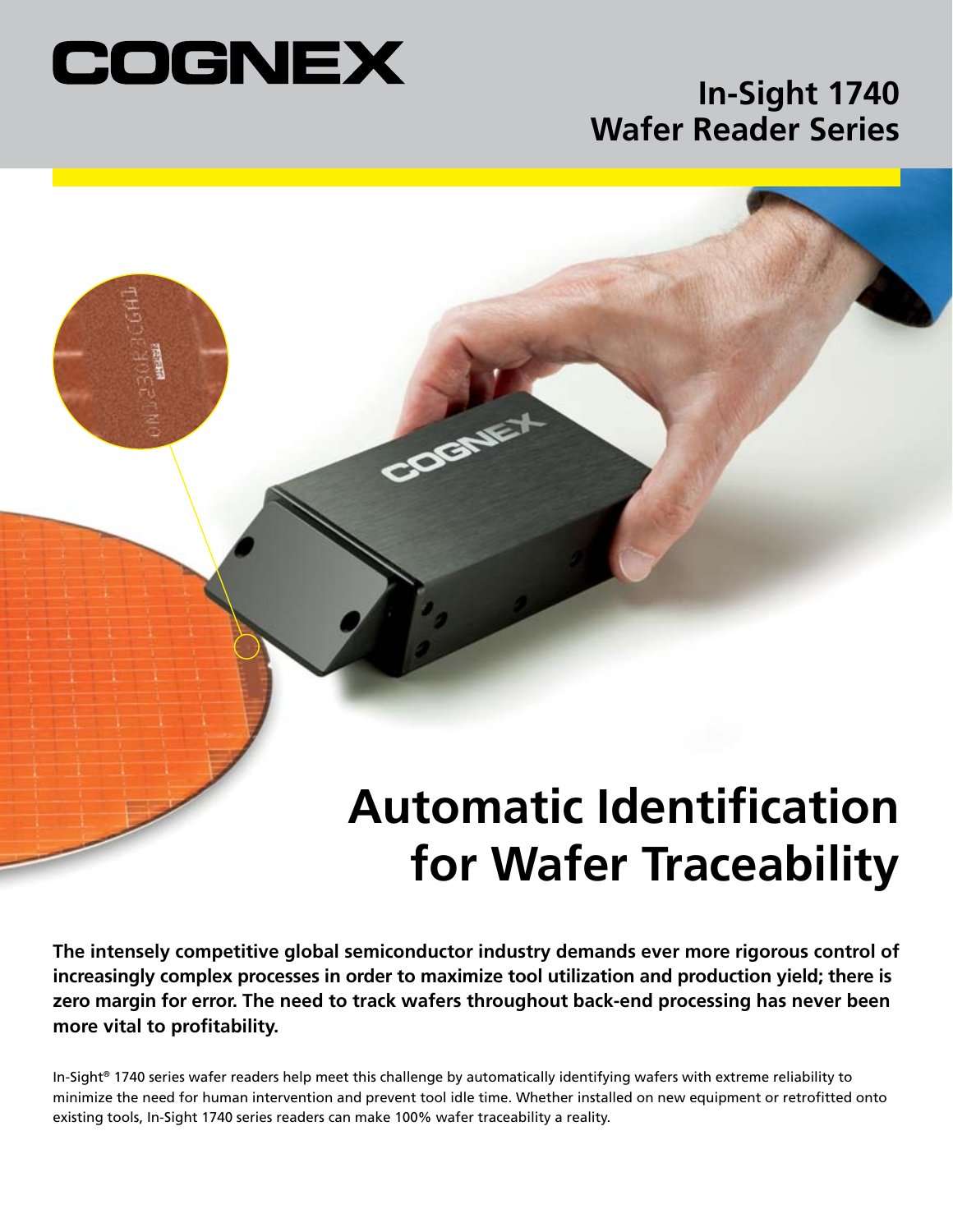## **Superior Reading Performance**

**For more than two decades, Cognex wafer ID systems have set the standard for high read rates and reliability, and the In-Sight 1740 series is no exception. In-Sight 1740 series wafer readers may be small, but they're packed full of performance. Everything needed to achieve high read rates without compromising reliability is provided in a single compact, self-contained system.**

#### **Advanced lighting system**

With 12 modes of built-in, software-controlled, bright and dark field illumination, In-Sight 1740 series readers can image virtually any ID mark. Super-soft marks, ultra-thin coatings, sapphire substrates – the In-Sight 1740 series lighting system is up to these challenges, and many more. Plus, as new wafer processes and coatings are developed, In-Sight 1740 series readers can be extended to meet new imaging challenges with specialized lighting powered by the auxiliary light port.

#### **Proven reading algorithms**

Even the most effective illumination needs advanced ID algorithms to successfully read OCR, T7 Data Matrix, and barcodes on hard to image wafers. At the heart of the In-Sight 1740 series are Cognex reading algorithms developed based on the experience that only comes from having installed over 31,000 wafer ID systems. These algorithms are proven to be the most robust, most reliable in the world on ID marks that have been degraded by edge bead, CMP, scribe-on-die patterns, and other conditions.

#### **Image enhancement filters**

The effects of wafer processing can impact ID mark quality to such an extent that they resist reading by even the most advanced lighting system and software algorithms. In-Sight 1740 series readers can overcome these visual degradations using automatic image enhancement filters. Even in the most severe cases, filters are able turn a read failure into a read success while increasing reliability and eliminating the need for a human intervention.

#### **Faster Reading Performance**

The In-Sight 1740 Series reads 40% faster than its predecessor, the best-selling In-Sight 1720 Series. The extra power can also be used to perform more processor intensive image analysis that delivers exceptionally reliable results without increasing overall read times.



Bright field illumination

ON1230R3CGA1

Dark field illumination



SEMI T7



Without OCR Filter



With OCR Filter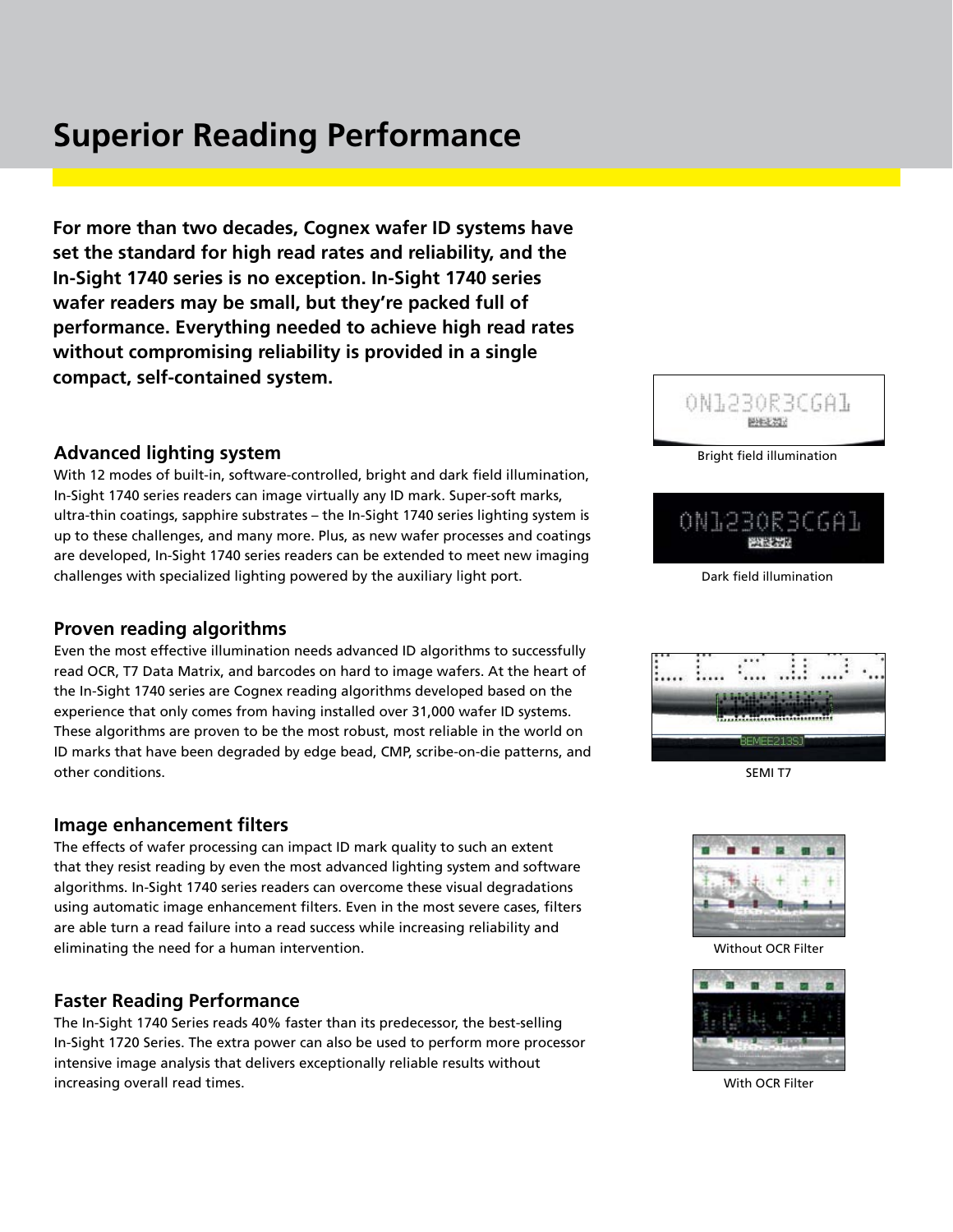# **Ultimate Simplicity and Unattended Operation**

**An intuitive user interface makes it easy to configure, operate and maintain an entire network of In-Sight 1740 series readers from PCs inside or outside the fab floor. Powerful features are available to ensure the highest possible read rates and reliability while ensuring unattended operation.**

#### **Automatic recipe optimization**

In-Sight 1740 series software takes the guesswork out of recipe setup with its "tuning" feature that automatically optimizes settings to read even the most challenging wafer marks - no advanced operator training is required. And with up to 50 reading recipes that can be contained within a single job file, it's even possible to read mixed lots of wafers with completely different ID mark characteristics.

#### **Self-learning recipes**

It is not always possible to anticipate every possible variation in ID mark appearance that can occur from wafer-to-wafer and between lots. In the event that any of the recipes in the job fail to read, In-Sight 1740 series readers can dynamically optimize of lighting and image enhancement filters. Successful optimizations are saved to a recipe for future reads, which allows the reader to adapt and eliminates the need for manual adjustments by an operator.

#### **Log complete read history**

Optionally, results from every In-Sight 1740 series reader can be saved to a log file on the network, including the read string, read score, and read time. Images can be saved for offline analysis.

#### **Unmatched Flexibility and Ease of Integration**

In-Sight 1740 series wafer readers easily integrate with any type of automated wafer processing and handling equipment. Available models include:

- In-Sight 1740 (752 x 480) reader for basic OCR and barcode reading applications.
- In-Sight 1741 (1024 x 768) reader for most OCR, T7 Data Matrix, and barcode reading applications.
- In-Sight 1742 (1024 x 768) reader with infrared lighting for ultra-thin oxide, nitride, and polyimide wafer coatings.

**Horizontal or vertical mounting** An optional mirror attachment can be used for horizontal mounting.

**Adjustable focus.** Readers can be mounted at any working distance between 5mm and 80mm.



**Remote control over Ethernet** Network devices can remotely control the reader and log results using a comprehensive set of commands. Protocols are compatible with all legacy Cognex wafer readers.

**RS-232 serial communications** Enables retrofits on older tools without networking support.

**External dark field light** Provides an additional dark field mode to image ID marks that need a low angle of illumination.

**Backward-compatible mounting** Compatible with 1700/1701/1720 Series and LKx5 readers.



**Auxiliary light port** Supports specialized lighting, if needed to image ID marks on wafers with new and unique wafers.